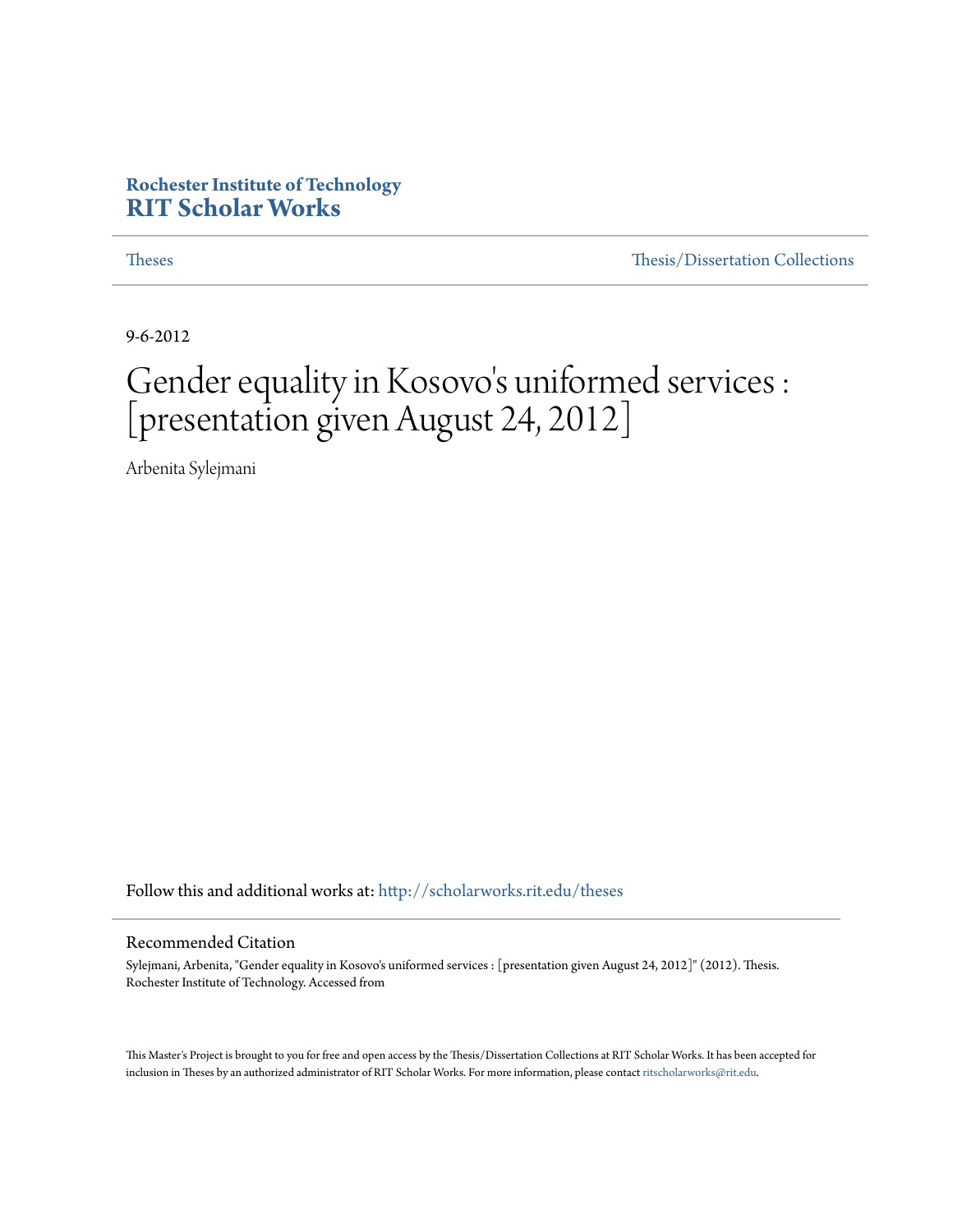



Masters of Science Degree in Professional Studies Center for Multidisciplinary Studies Rochester Institute of Technology American University in Kosovo

# **Gender Equality in Kosova's Uniformed Services** Arbenita Sylejmani [Arbenita.sylejmani2@gmail.com;](mailto:Arbenita.sylejmani2@gmail.com) [arbenita.sylejmani@dogana-ks.org](mailto:arbenita.sylejmani@dogana-ks.org) August 29, 2012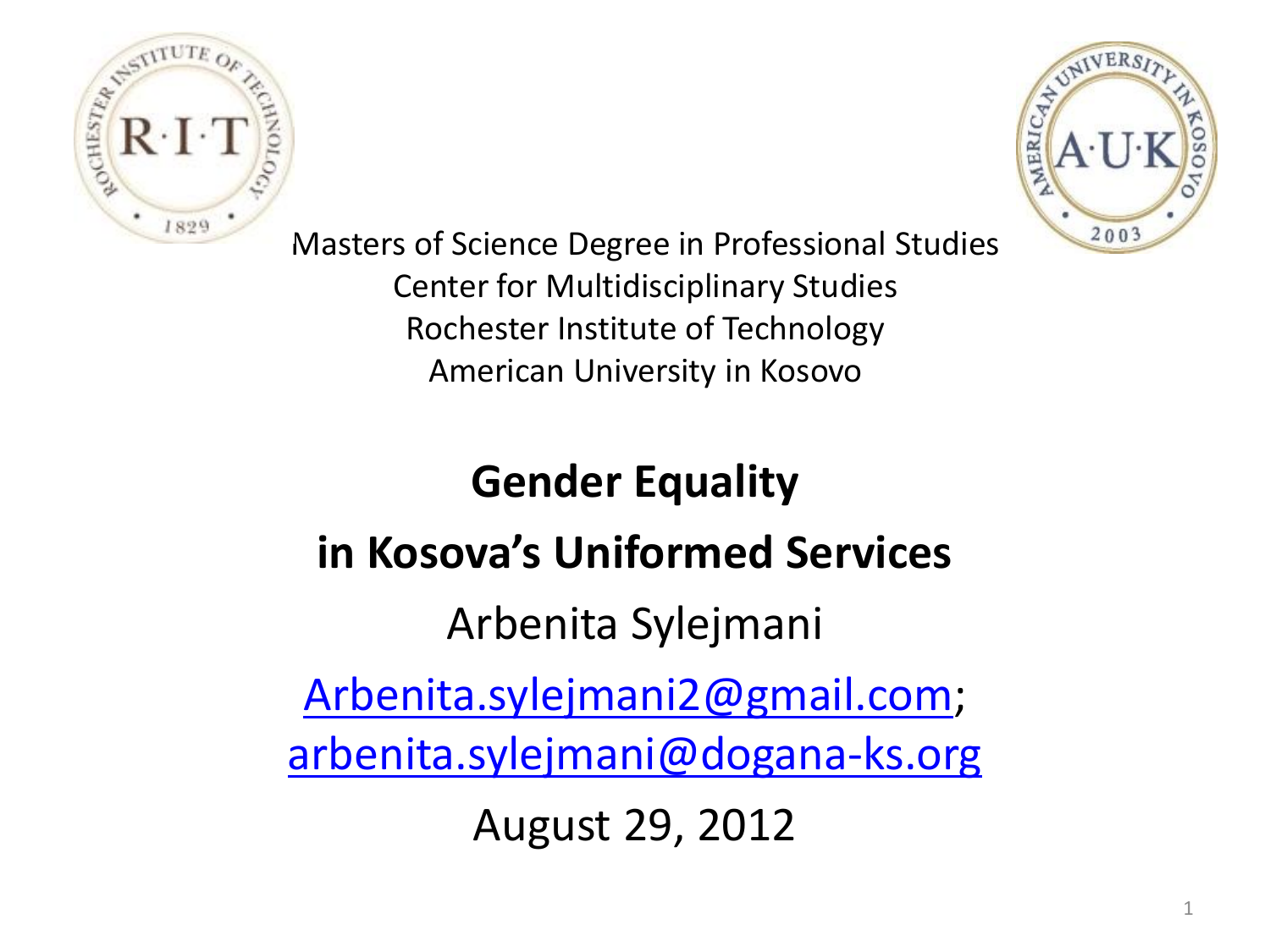## **Presentation Overview**

- Data about women participation in Kosovo Customs, Kosovo Police, and Kosovo Security Force.
- Women in Decision-making in KC, KP, and KSF
- Gender Equality in Kosovo Customs, Kosovo Police and Kosovo Security Force
- Big issues have been identified.
- The project methodology.
- International study cases: the United States of America and Slovenia
- Survey results about:
- $\triangleright$  female participation by 40% quota,
- $\triangleright$  promotion opportunities
- $\triangleright$  gender equality in these three institutions,
- $\triangleright$  adequacy of female participation,
- $\triangleright$  Role and Effectiveness of existing gender offices, and
- $\triangleright$  Recommendations.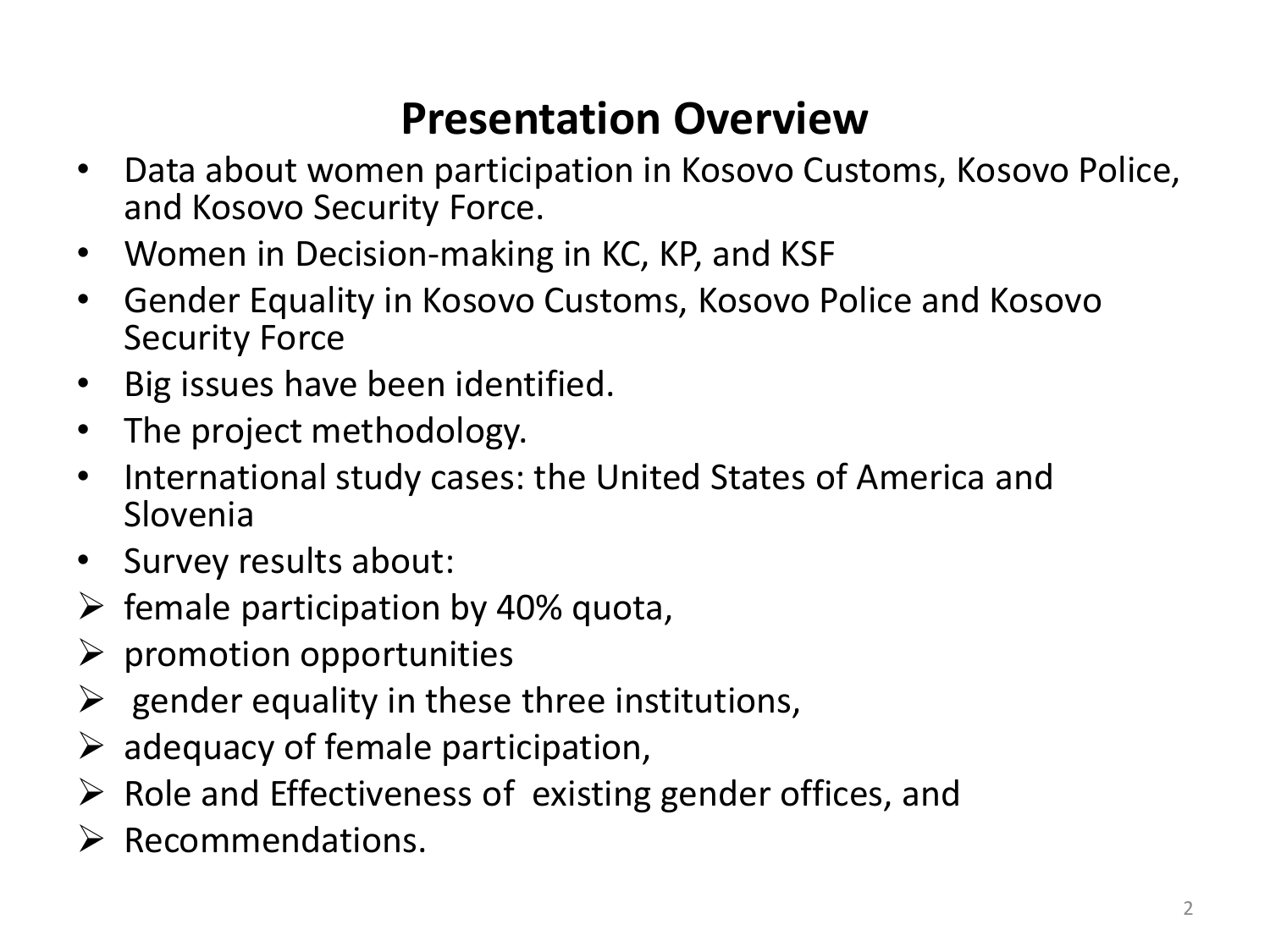#### **Data about women participation in Kosovo Customs, Kosovo Police, and Kosovo Security Force**

| Institutions           | of Female % | <b>Current Situation   Legal Requirements</b> |
|------------------------|-------------|-----------------------------------------------|
| <b>Kosovo Customs</b>  | 23.48 %     | 40 %                                          |
|                        |             |                                               |
| <b>Kosovo Police</b>   | 14.5 %      | 40 %                                          |
|                        |             |                                               |
| <b>Kosovo Security</b> | 8.00 %      | 40 %                                          |
| Force                  |             |                                               |

*Source: Human Resource from KC, KP, and KSF)*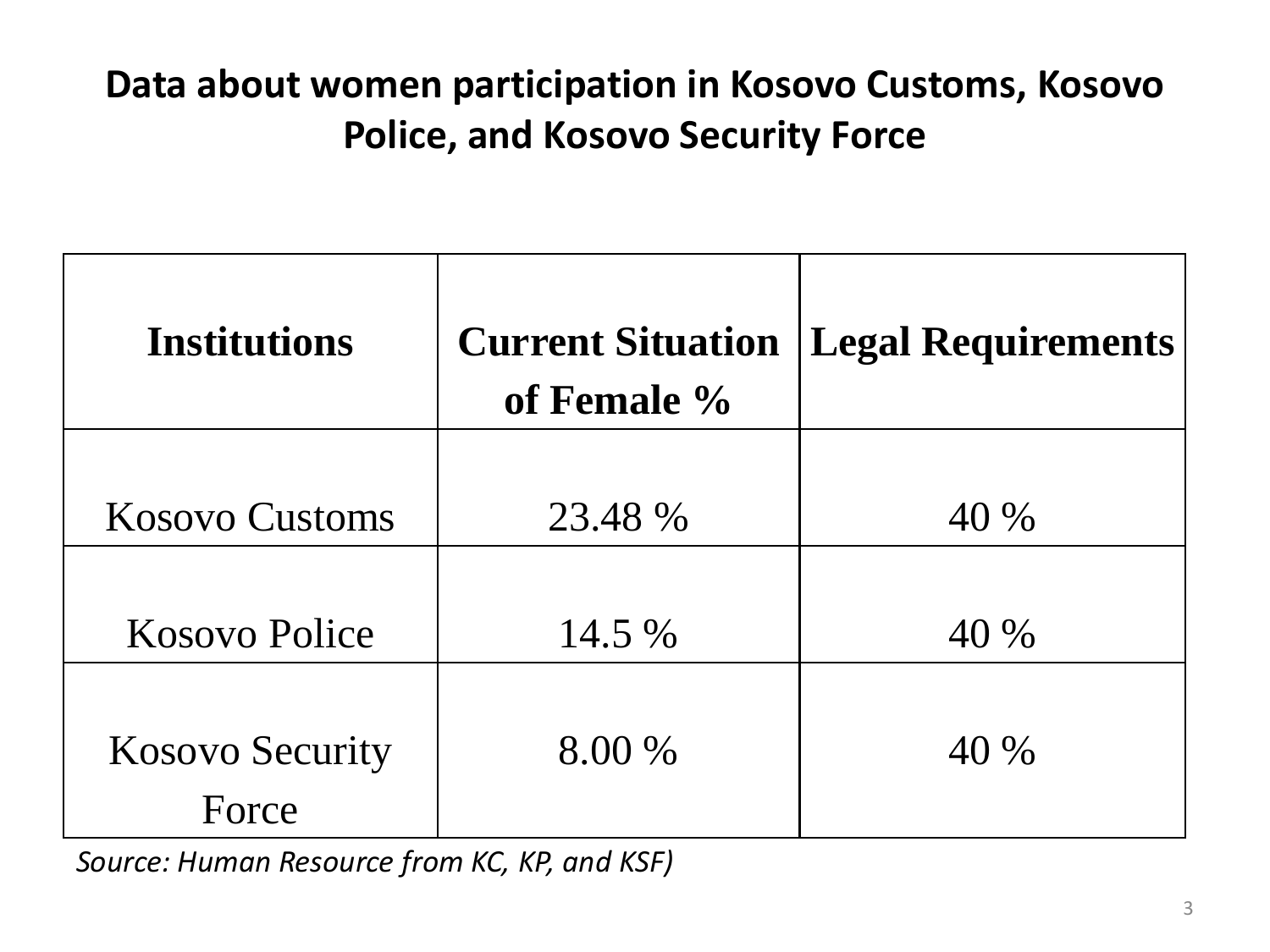#### **Women in Decision-making process in Kosovo Customs**



 *(Source: Human Resource in KC)*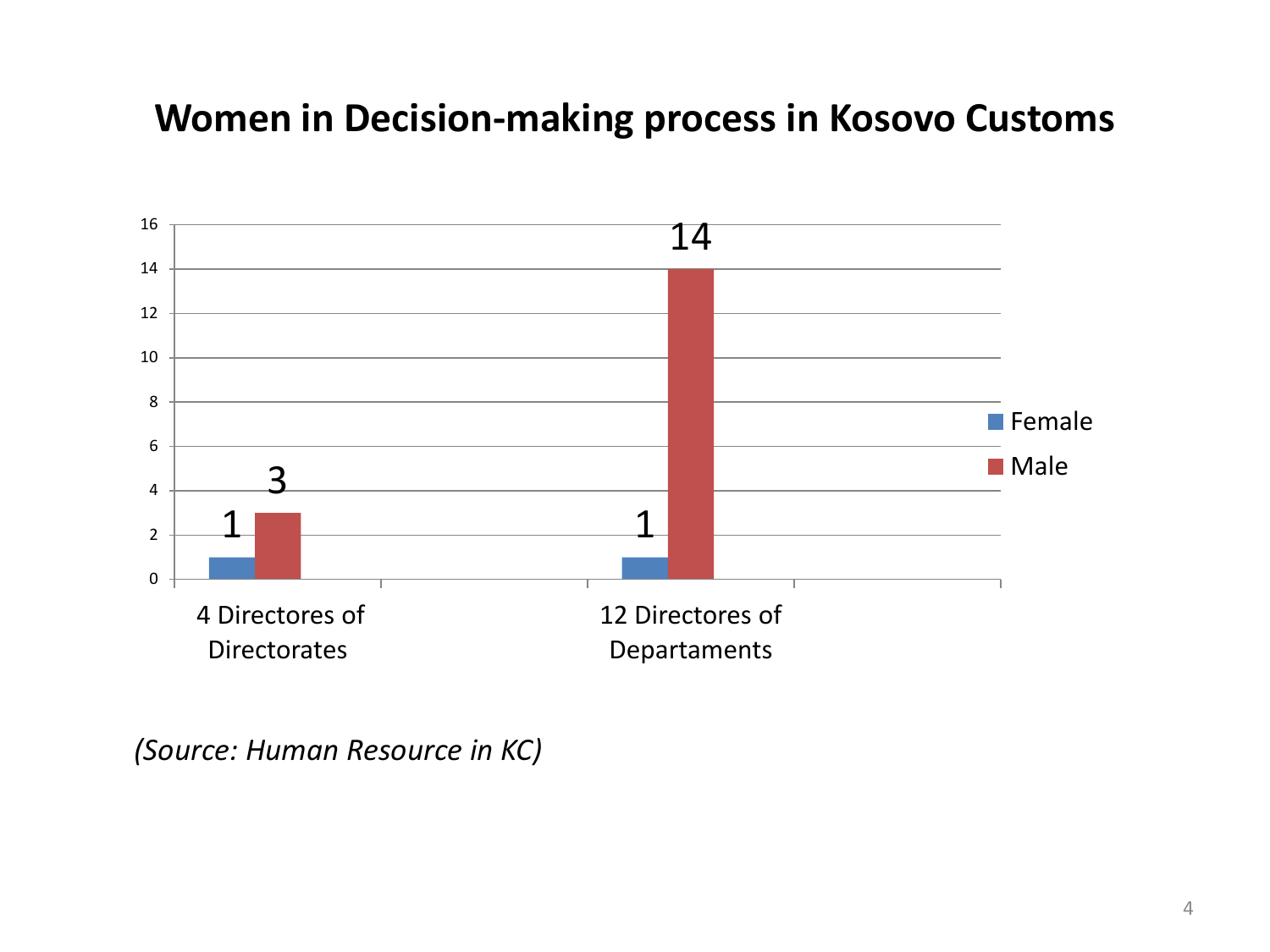### **Women in Decision-Making Process in Kosovo Police**



*(Source: Human Resource in KP)*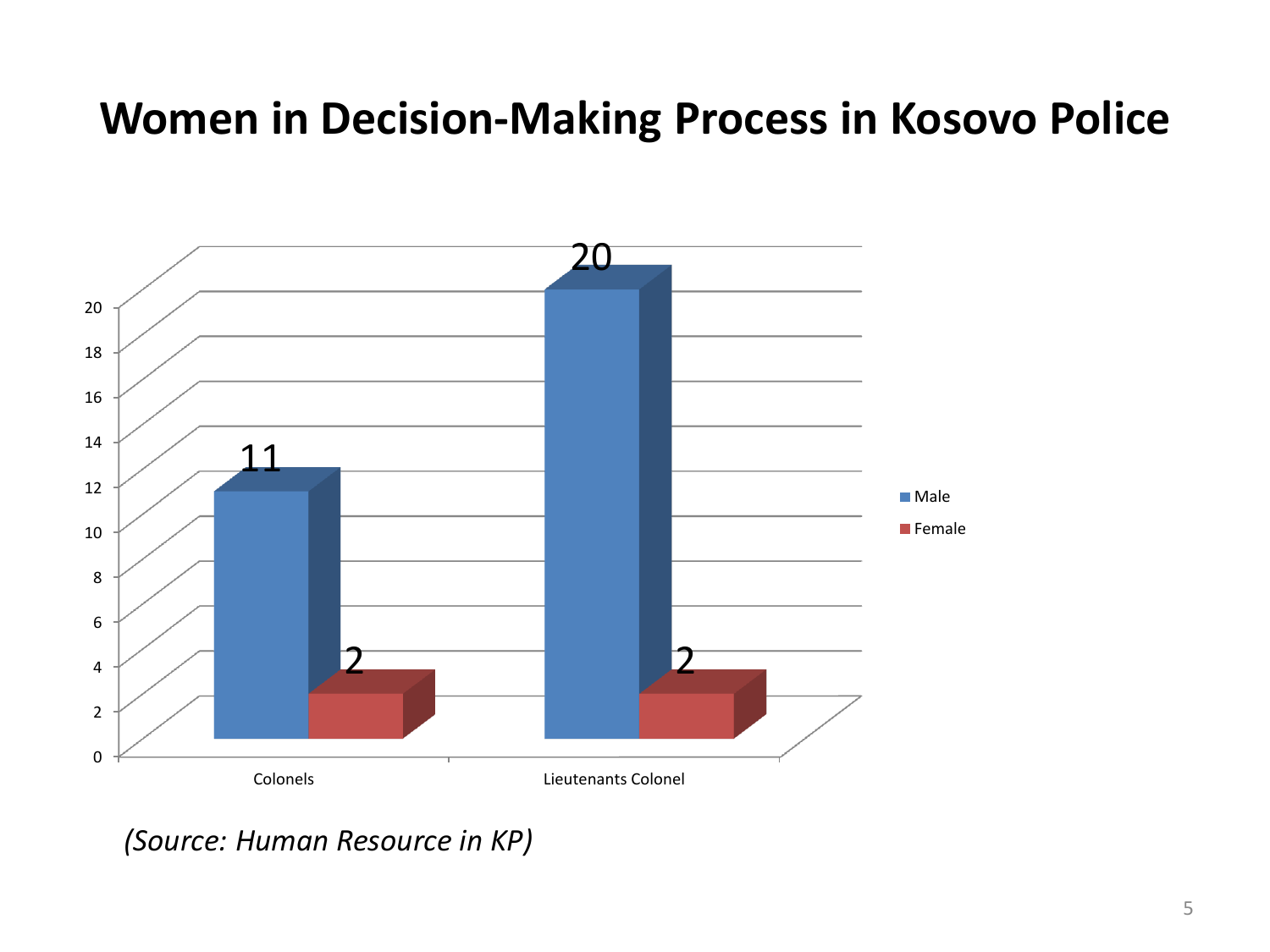### **Women in**

#### **Decision-making Process in Kosovo Security Force**



(Source: Human Resource in KSF)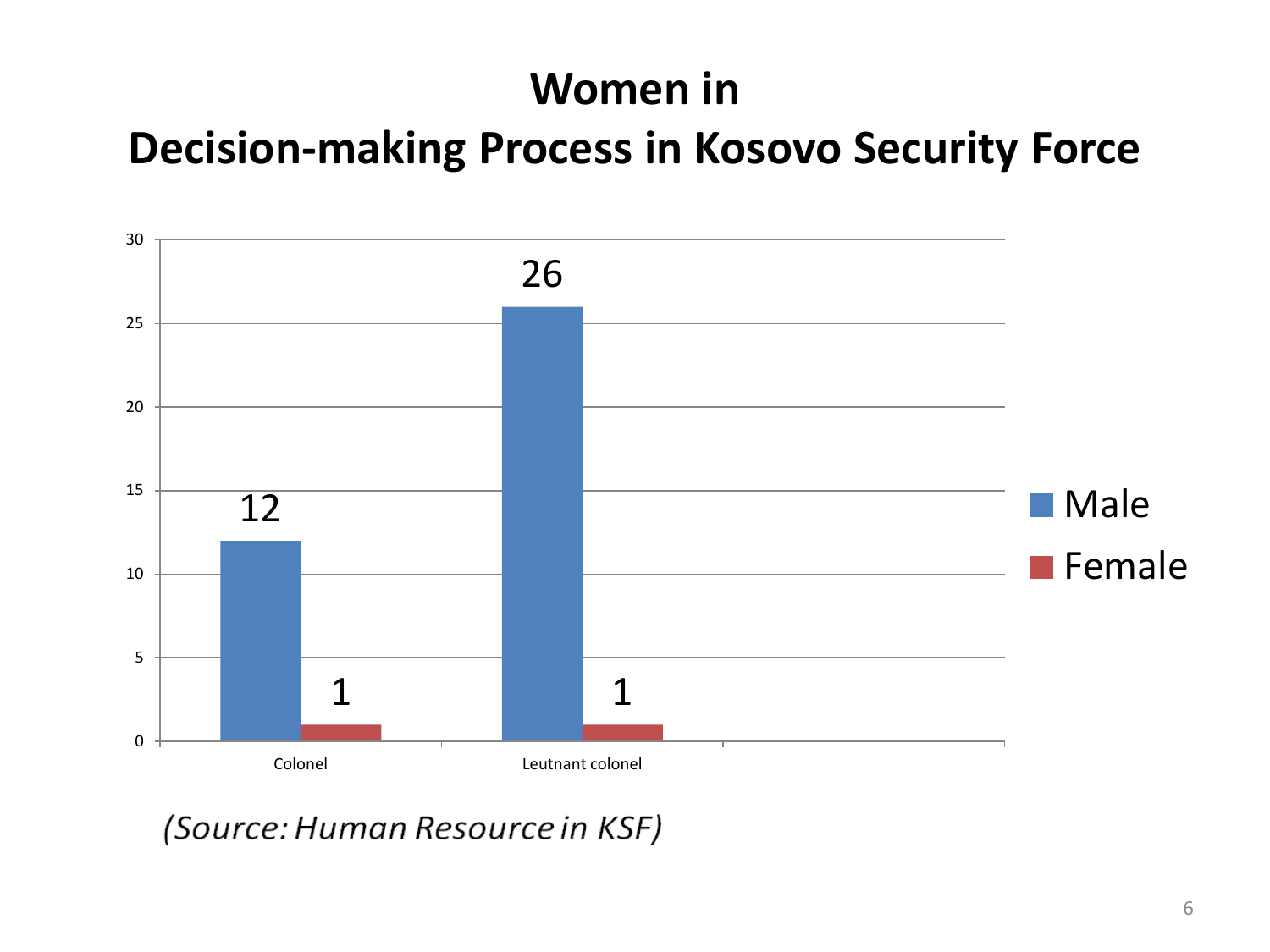# **Gender Equality in Kosovo Customs, Kosovo Police and Kosovo Security Force**

- There are currently small numbers of women in three main uniformed services, and even less in decision-making positions: the Kosovo Customs (KC), Kosovo Police (KP), and the Kosovo Security Force (KSF).
- There is a problem because the LGE No.2004/2 considered women's participation below 40% low and unequal. Participation of women in KC, KP, and KSF is below 40 % and the number of women involved in decision making is very few.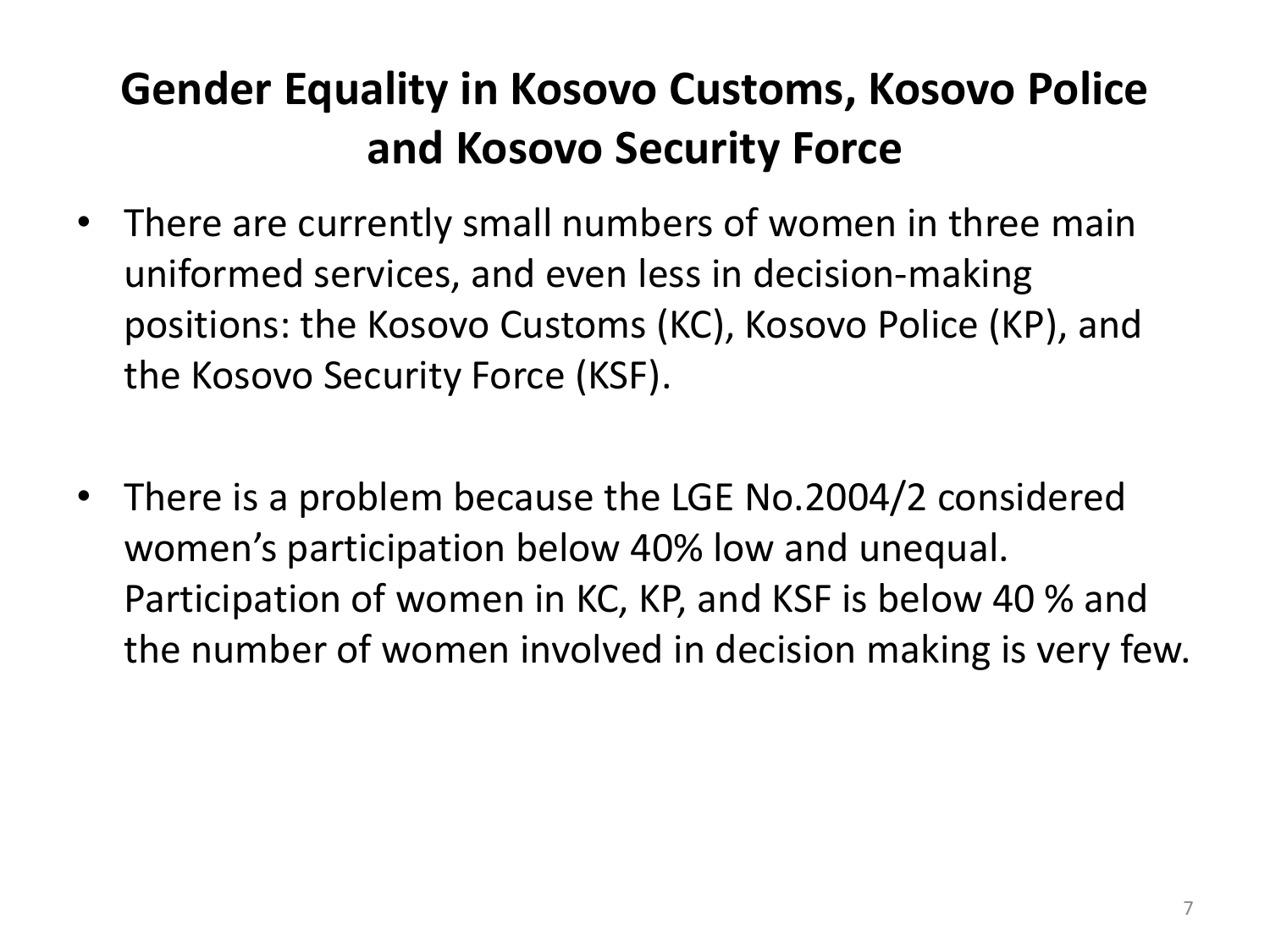# **Big Issues Identified?**

- The lack of law implementation No.2004/2 regarding gender equality has been found in this research. Since the 2004, this Law has been passed.
- It was also found that the UN Resolution UNSCR 1325 on Women, Peace, and Security is not implemented at all.
- **The problem statement:** A small number of women among these three institutions contribute to negative attitude and lack of efficiency. A small number of women may result in (a) presence of gender discrimination , (b) lack of democratic governance and pursuing human rights.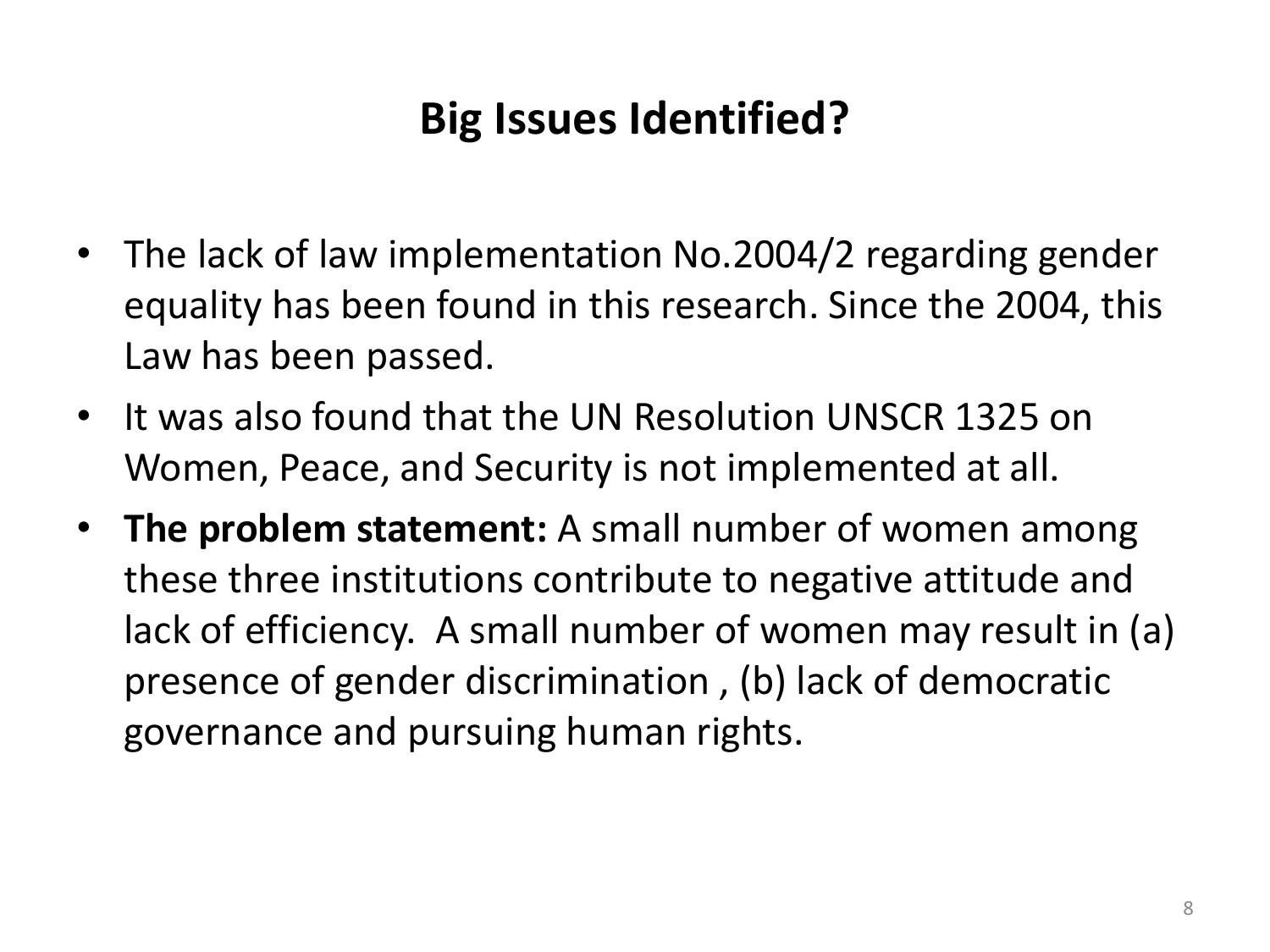# **The Project Methodology Quantitative Aspect**

This project employed a qualitative, quantitative, and comparative methodology.

- The quantitative aspect include:
- $\triangleright$  analyzing current data from KC, KP, and KSF;
- $\triangleright$  International conventions such as UN CEDAW,
- $\triangleright$  the Kosovo Constitution
- $\triangleright$  The Law on Gender Equality
- $\triangleright$  project reports, action plans were also analyzed.
- $\triangleright$  questionnaires were designed and distributed to men and women in KC, KP, and KSF with diverse grades and professions in order to determine whether there are gender inequalities as a result of unequal access to opportunities.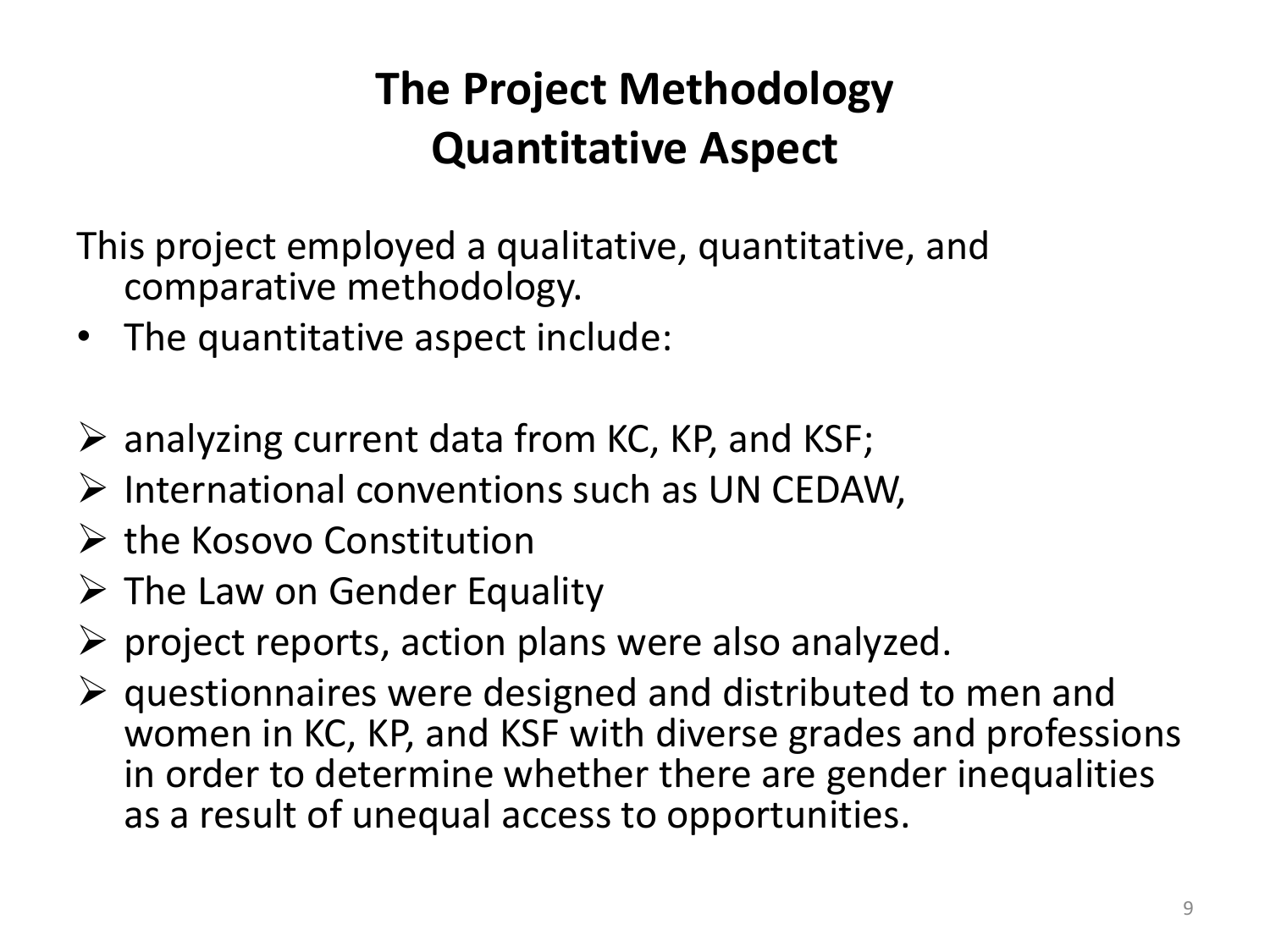# **The Project Methodology the Qualitative and Comparative Aspect**

- The qualitative method of research includes:
- $\triangleright$  the conduction of interviews with the directors of Human Resources (HR) of KC, KP, and KSF to identify policies, the life cycle of the staff, and retention and promotion policies .
- The comparative method includes:
- $\triangleright$  analyzing practice from other countries; to comprehend whether gender based differences occurred among customs, police and military officials of United States and Slovenia.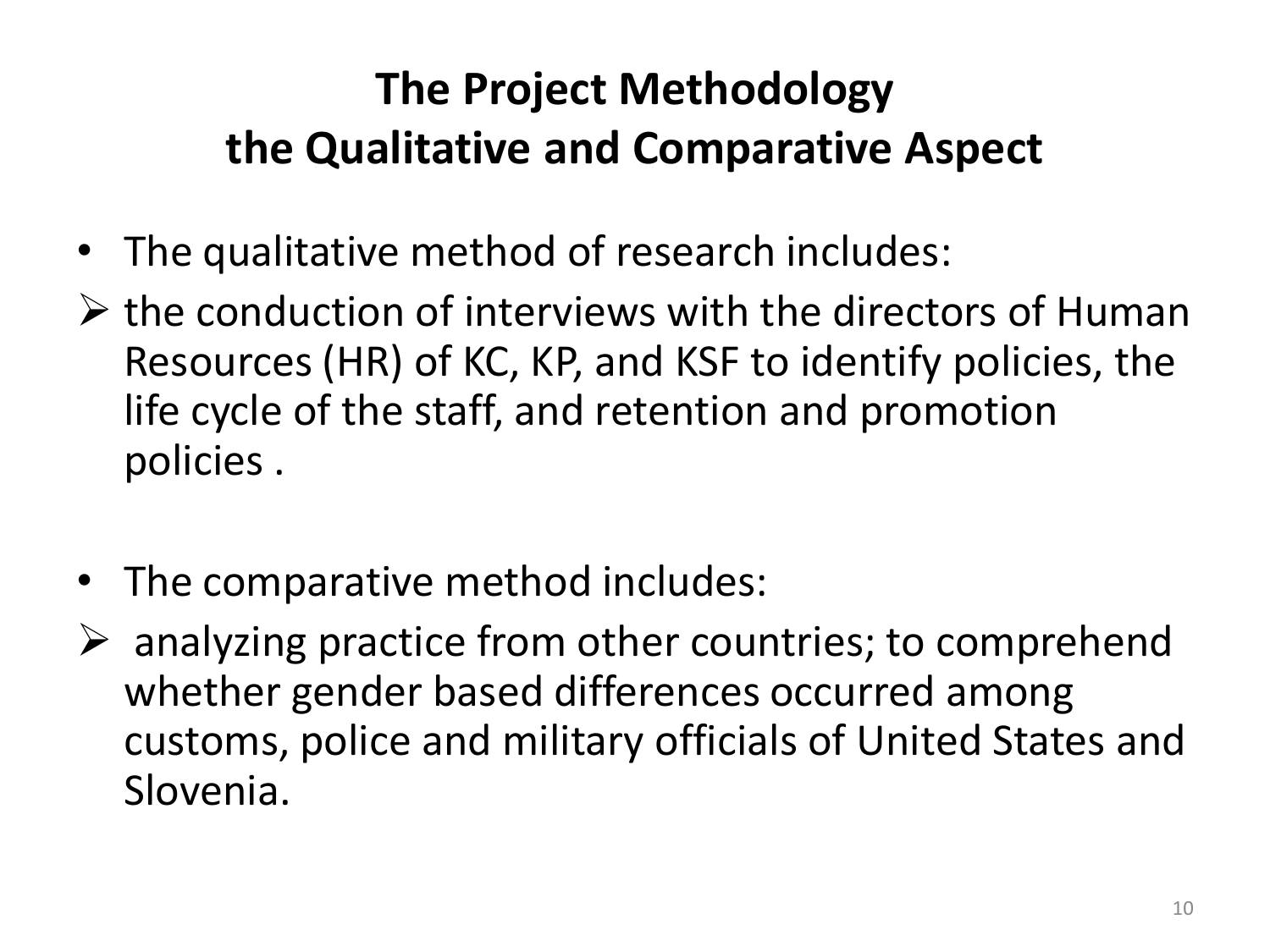#### **Number of Questionnaire Delivered**

| <b>Institutions</b>                | <b>Positions</b> | <b>Number of</b><br><b>Questionnair</b><br>e Delivered | <b>Number of</b><br><b>Questionnaire</b><br><b>Received</b> |
|------------------------------------|------------------|--------------------------------------------------------|-------------------------------------------------------------|
| <b>Kosovo Customs</b><br>$\bullet$ | Customs          | 18                                                     | 18                                                          |
|                                    | <b>Officials</b> |                                                        |                                                             |
| Kosovo Police                      | Police           | 18                                                     | 18                                                          |
|                                    | <b>Officials</b> |                                                        |                                                             |
| <b>Kosovo Security Force</b>       | Military         | 18                                                     | 18                                                          |
|                                    | <b>Officials</b> |                                                        |                                                             |
| Total number of                    | KC, KP, and      | 54                                                     | 54                                                          |
| respondents/officials              | <b>KSF</b>       |                                                        |                                                             |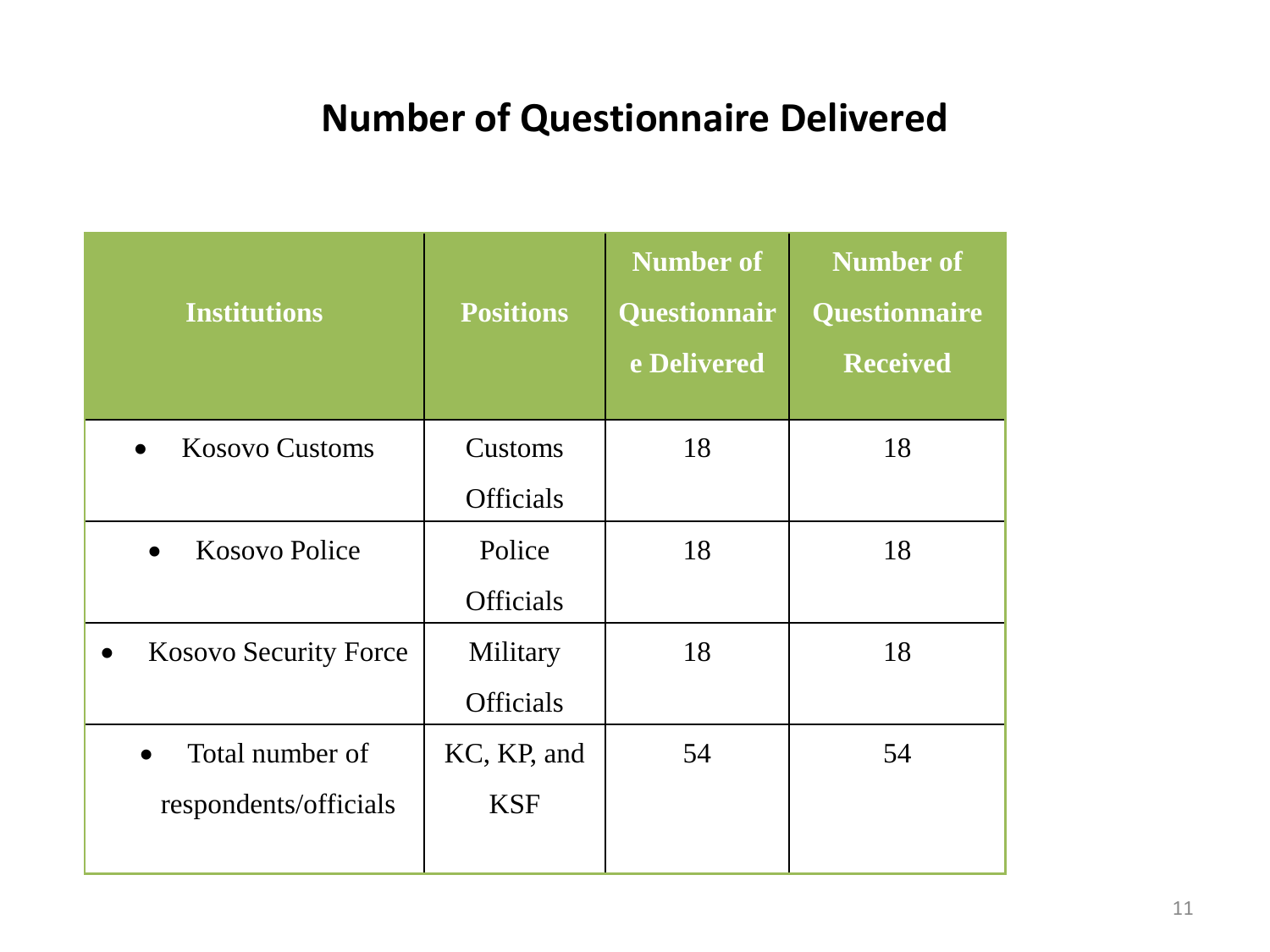# **International Study Cases: the United States of America and Slovenia**

# **Women's participation in Customs, Police, and Military**

Customs:

- Women in Customs and Border Protection in **US** represent **44 %** of the CBP. (Kosovo 23.48%)
- The percentage of female participation in Custom's Administration of the Republic of **Slovenia** is **34.5 %.** (Kosovo 23.48%) Police
- The police officers in the **US** are **17%** of female. (Kosovo 14.5%)
- Female police officers in **Slovenia** represent **22%.** (Kosovo 14.5%) **Military**
- Number of women serving in the **US military** in 2011 is **14.6%.**  (Kosovo 8%)
- Female Participation in the **Slovenian Army Force** is **19%.** (Kosovo **8%)**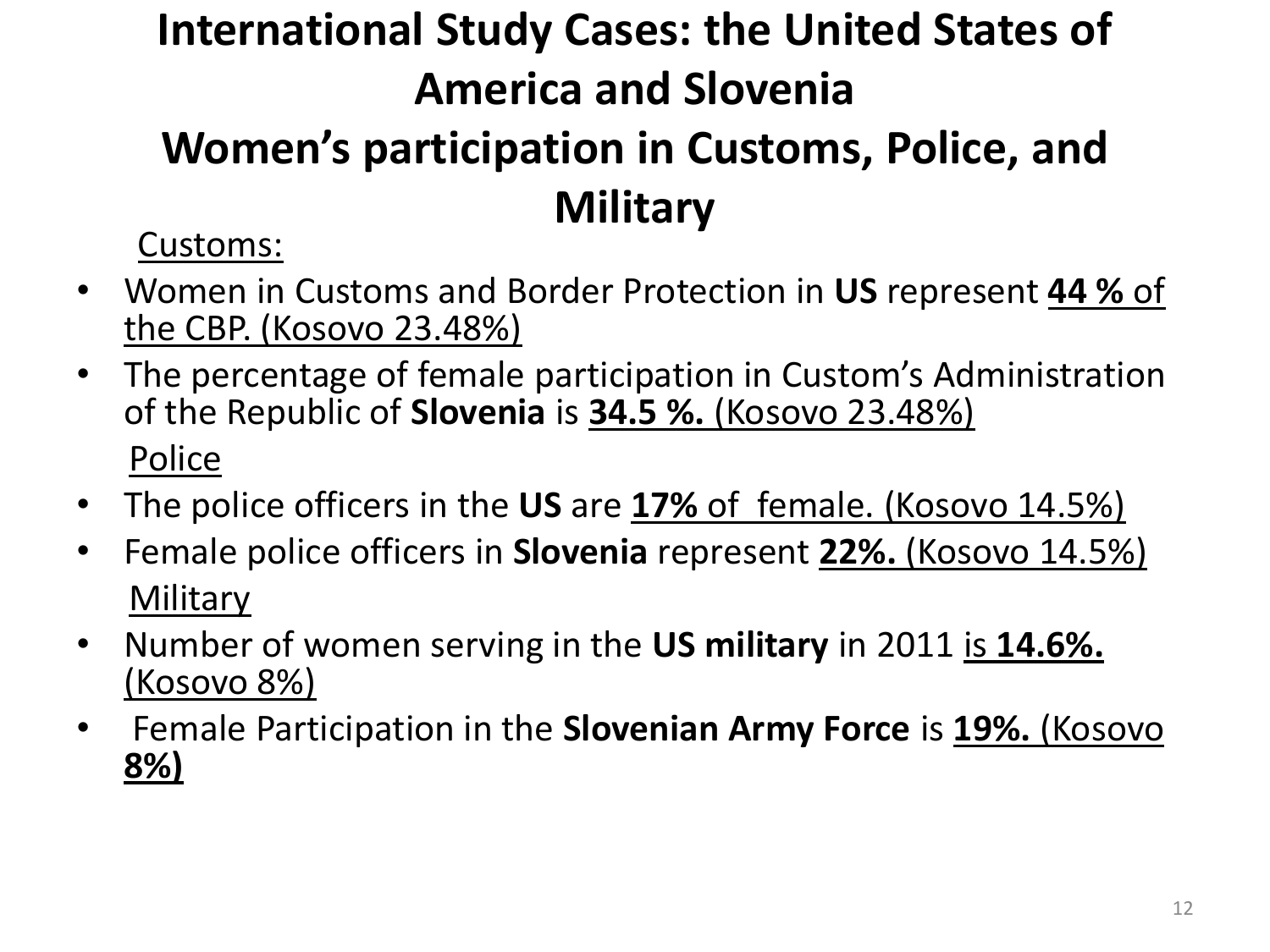# **Women in decision-making in Customs, Police, and Military in the US and Slovenia**

## Customs in the US

• Women in decision-making in US Police: Of all supervisory and command positions, around 9% were women. (Kosovo out of 17 Directorates and Departments there are only 2 women)

### Customs in Slovenia

• Women in decision-making are 7 out of 21 male in Custom's Administration in the Republic of Slovenia.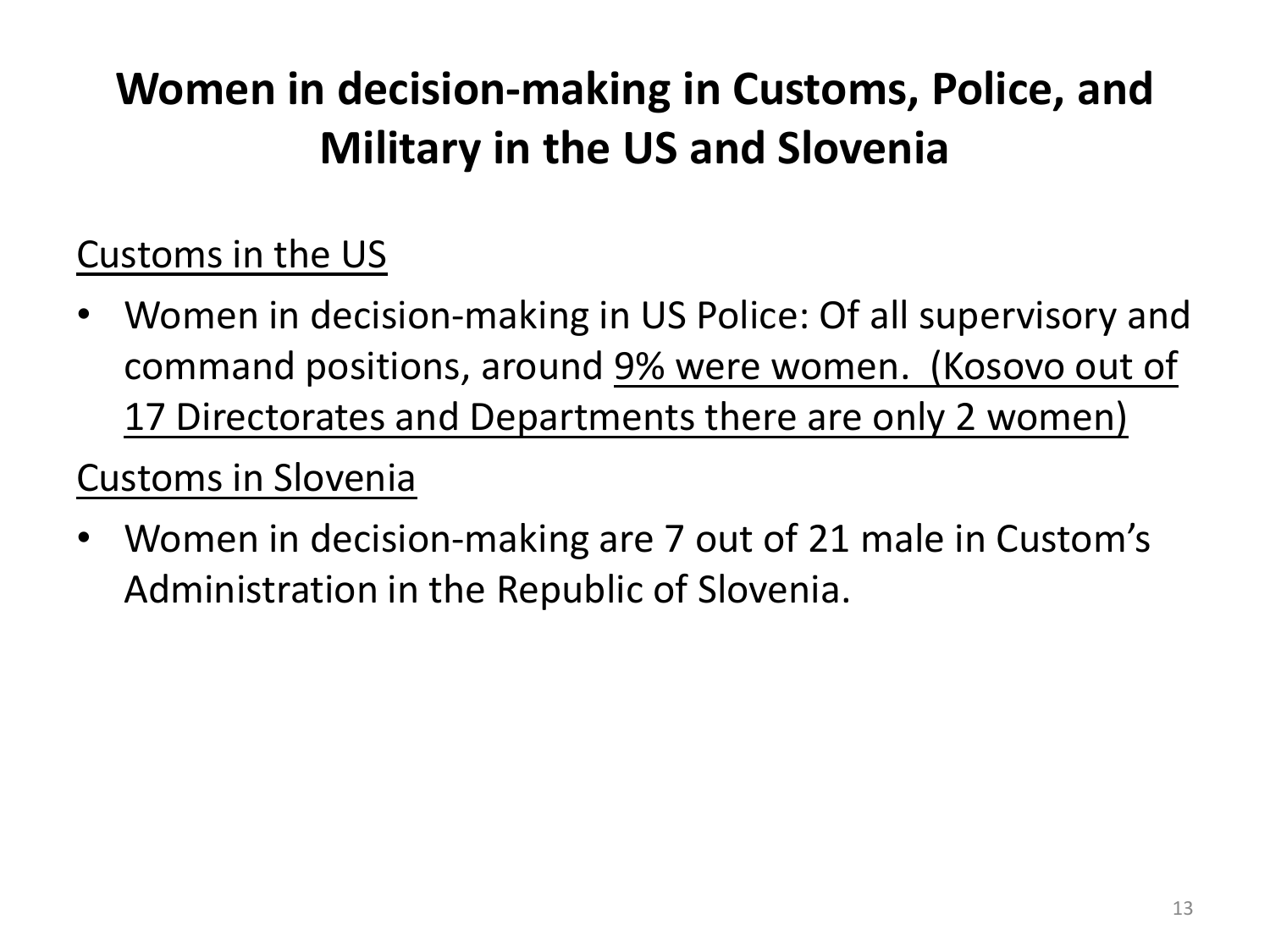# **Women in Decision-making in the US and Slovenia**

#### The Police in the US

Of all supervisory and command positions, around **9%** were women (**Kosovo 2 women colonel and 2 lieutenants colonel**)

The Police in Slovenia

Slovenian Police is divided into 8 directorates. All heads of this directorates are male, there is not any female.

Military in the US

was at the very highest rank of General-Admiral. In the rank of Admiral there are **7%. (Kosovo only 1 women is** involved as a Colonel and 1 Lieutenant-Colonel)

Military in the Slovenia

Women in the Slovenian Army Force in higher ranks such as general, brigadier, and colonel are not involved at all remains under represented.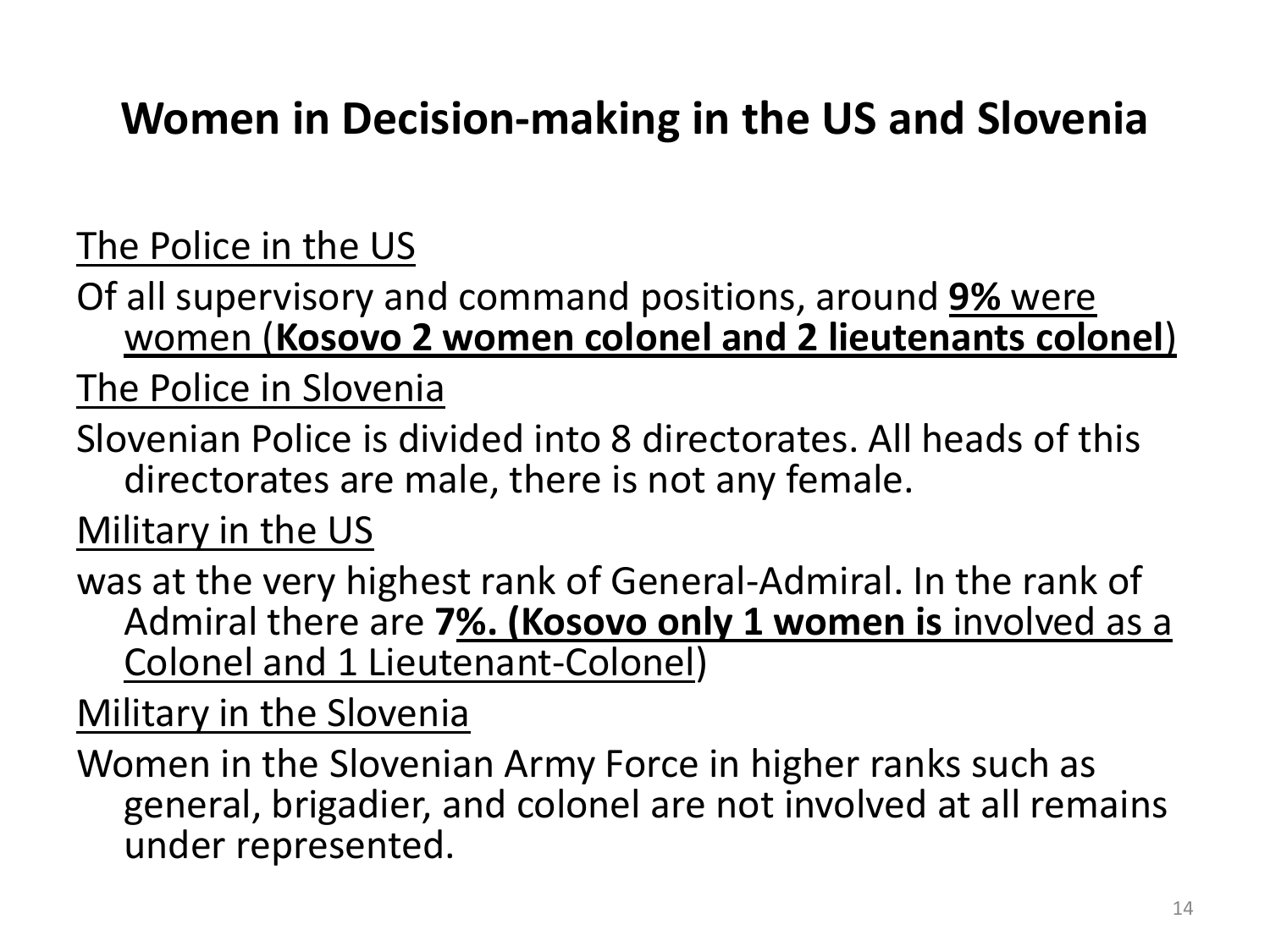#### **Female participation by more or less than 40% quota**

|                            | <b>Male</b> |        |       | <b>Female</b> |        |      |
|----------------------------|-------------|--------|-------|---------------|--------|------|
| Kosovo                     | Less        | Enough | More  | Less          | Enough | More |
| Custom<br>S                | 12.5%       | 75.6%  | 12.5% | 0%            | 80%    | 20%  |
| Kosovo<br>Police           | 0%          | 87.5%  | 12.5% | 0%            | 70%    | 30%  |
| Kosovo<br>Securit<br>Force | 37.5%       | 50%    | 12.5% | 0%            | 80%    | 20%  |

*(Data from project analysis as shown figures 3.3, 4.7, and 5.7)* 15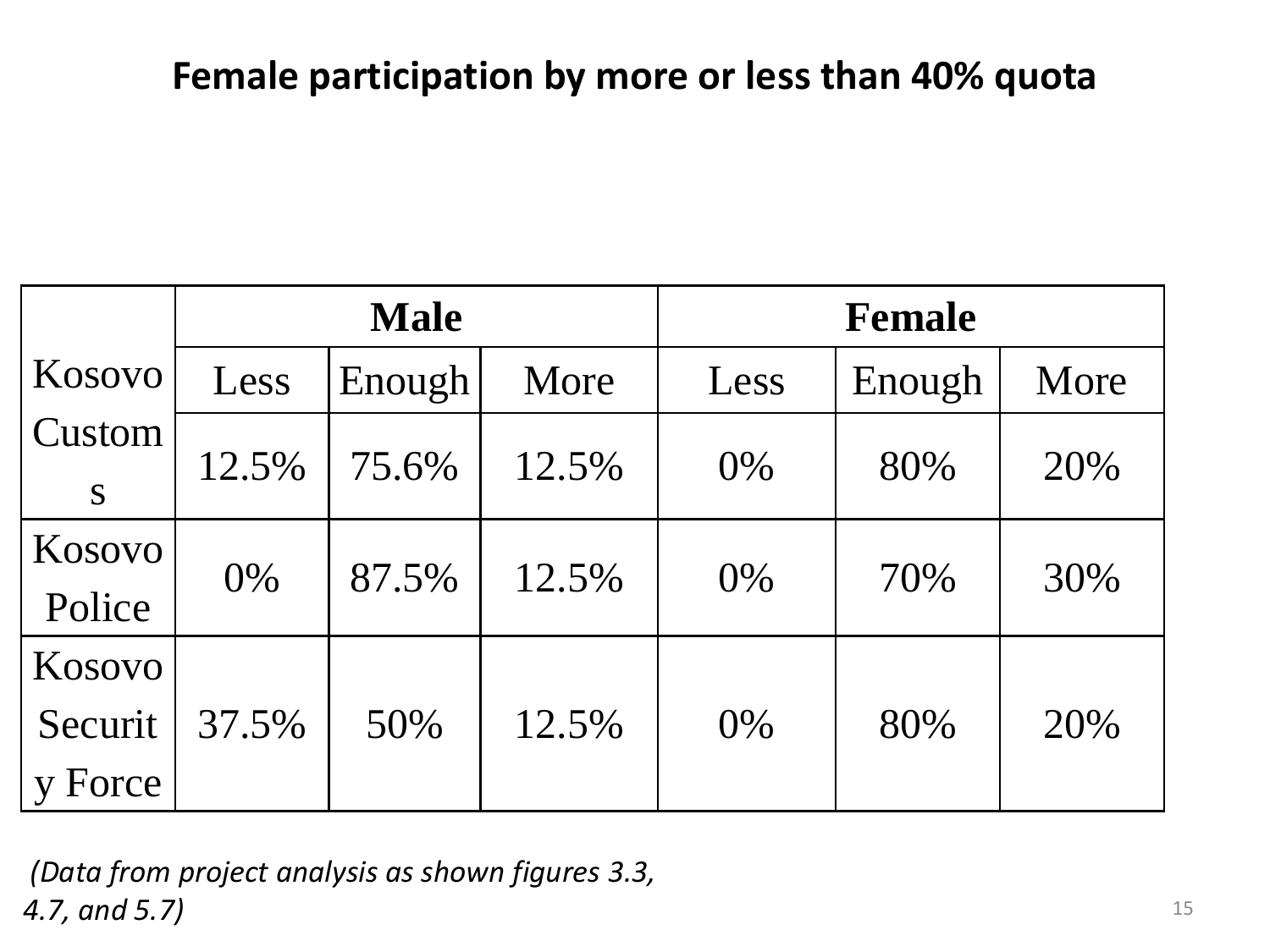# Recommendation # 1

- The implementation of appropriate legislations and UNSCR 1325 are important steps to combat inequality. Therefore, is recommended to implement existing legislations and adopt the respective resolution.
- Serious constraint to achieve gender equality is the lack of implementation of the law and resolution.
- The Slovenian Army Force has created the amendment to the Defense Act (Article 16) .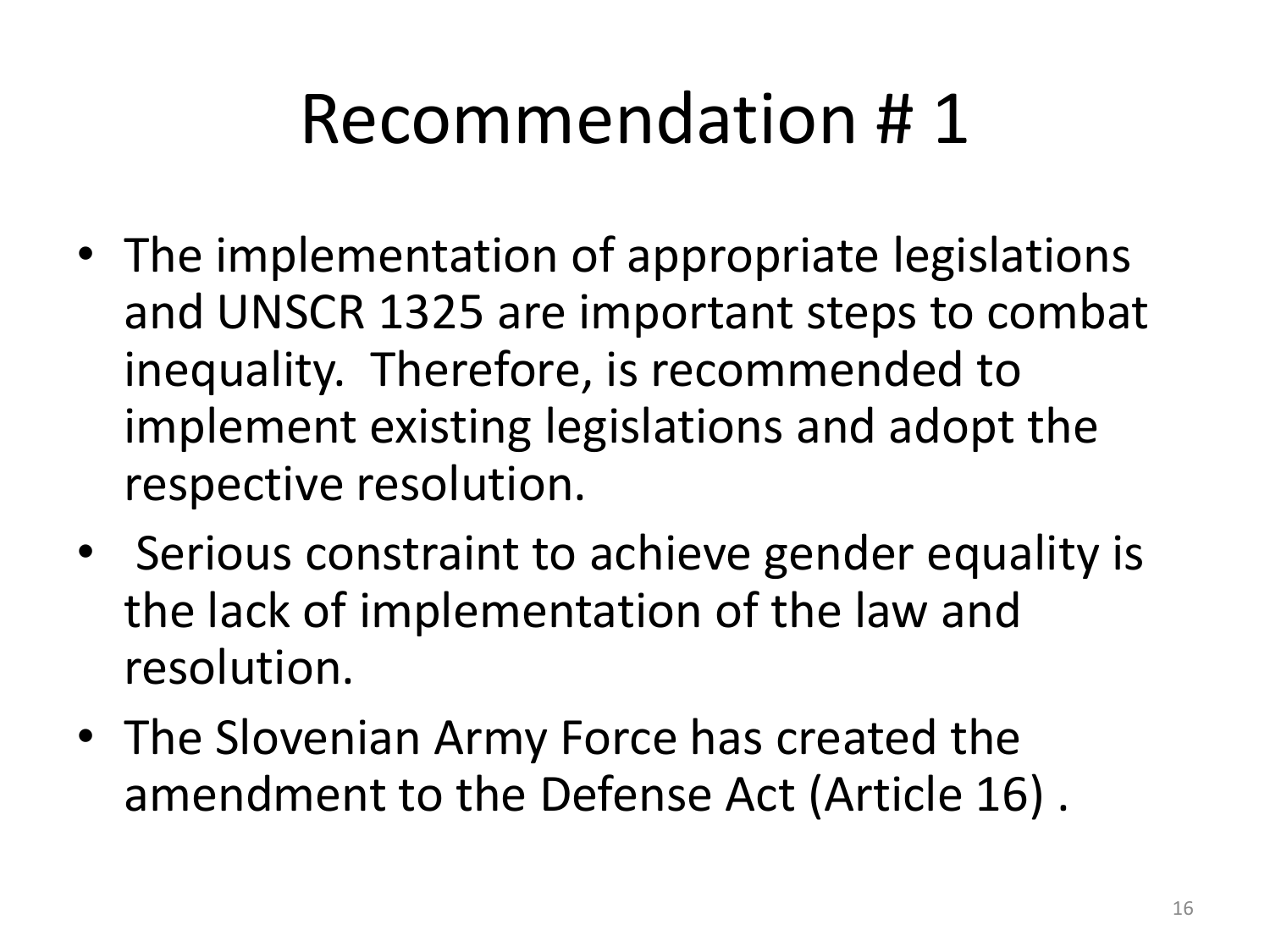## **Is there discrimination with Promotion?**

|                             | <b>Male</b>        |                        | <b>Female</b>      |                    |  |
|-----------------------------|--------------------|------------------------|--------------------|--------------------|--|
|                             | Discrimin<br>ative | Non-<br>discriminative | Discriminativ<br>e | Non-discriminative |  |
| Kosovo<br>Customs           | 50%                | 50%                    | 80%                | 20%                |  |
| Kosovo<br>Police            | 12.5%              | 87.5%                  | 80%                | 20%                |  |
| Kosovo<br>Security<br>Force | $0\%$              | 100%                   | 20%                | 80%                |  |

*( (Data from project analysis as shown figures: 3.9, 4.9, and 5.9)*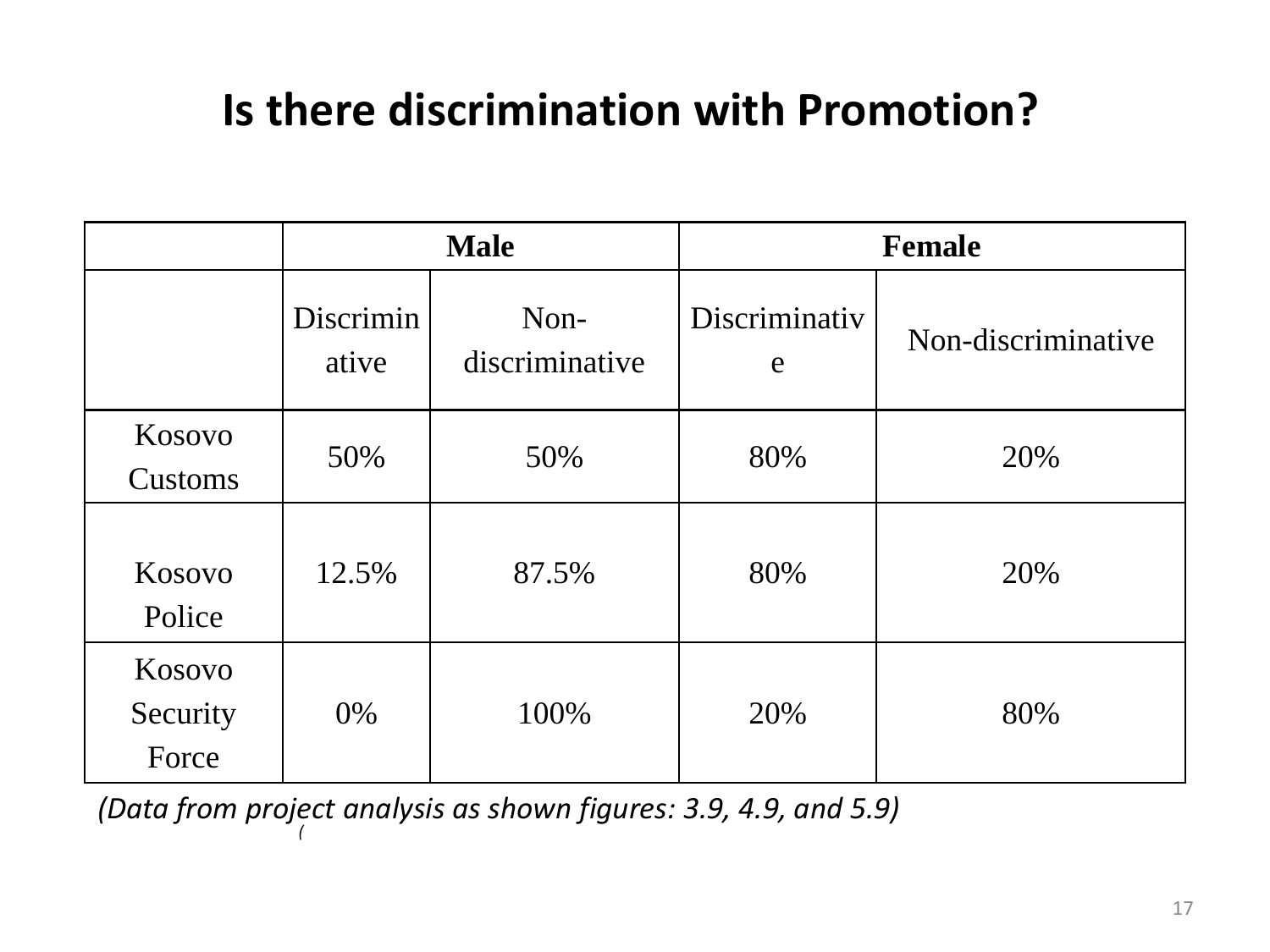# Recommendation # 2 and 3

- Therefore, it is recommended that agencies of KC, KP should develop policy for enhancing women's representation and to combat existing gender inequality in decision-making process.
- The implementation of legalized quota of 40% are part of this policy.
- The KSF Agency must identify obstacles and barriers that affect the non-implementation the existing policy for "human rights and gender equality" since 2009.
- The purpose of this Policy is to promote, encourage and facilitate gender equality (such as attitude of women in KSF, who are not considered that there is not discrimination in promotion).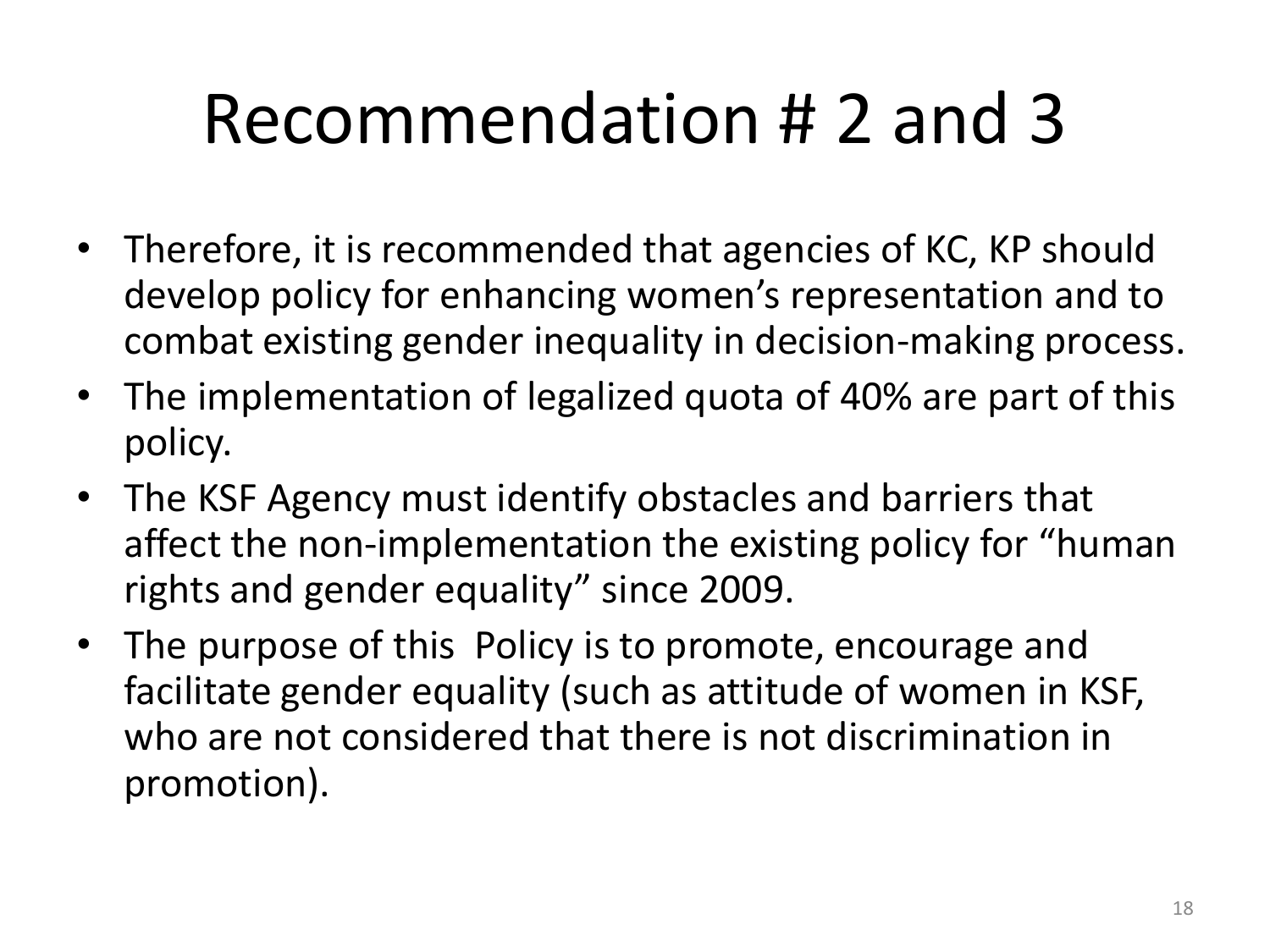#### **Is there gender equality in KC, KP, and KSF?**

|                                 |                | <b>Male</b> | <b>Female</b>  |     |  |
|---------------------------------|----------------|-------------|----------------|-----|--|
|                                 | N <sub>O</sub> | Yes         | N <sub>O</sub> | Yes |  |
| Kosovo<br>Customs               | 13%            | 88%         | 80%            | 20% |  |
| <b>Kosovo Police</b>            | $0\%$          | 100%        | 70%            | 30% |  |
| Kosovo<br><b>Security Force</b> | 0%             | 100%        | 90%            | 10% |  |

 *Data from project analysis as shown in figures: 3.5, 4.4, and 5.4.)*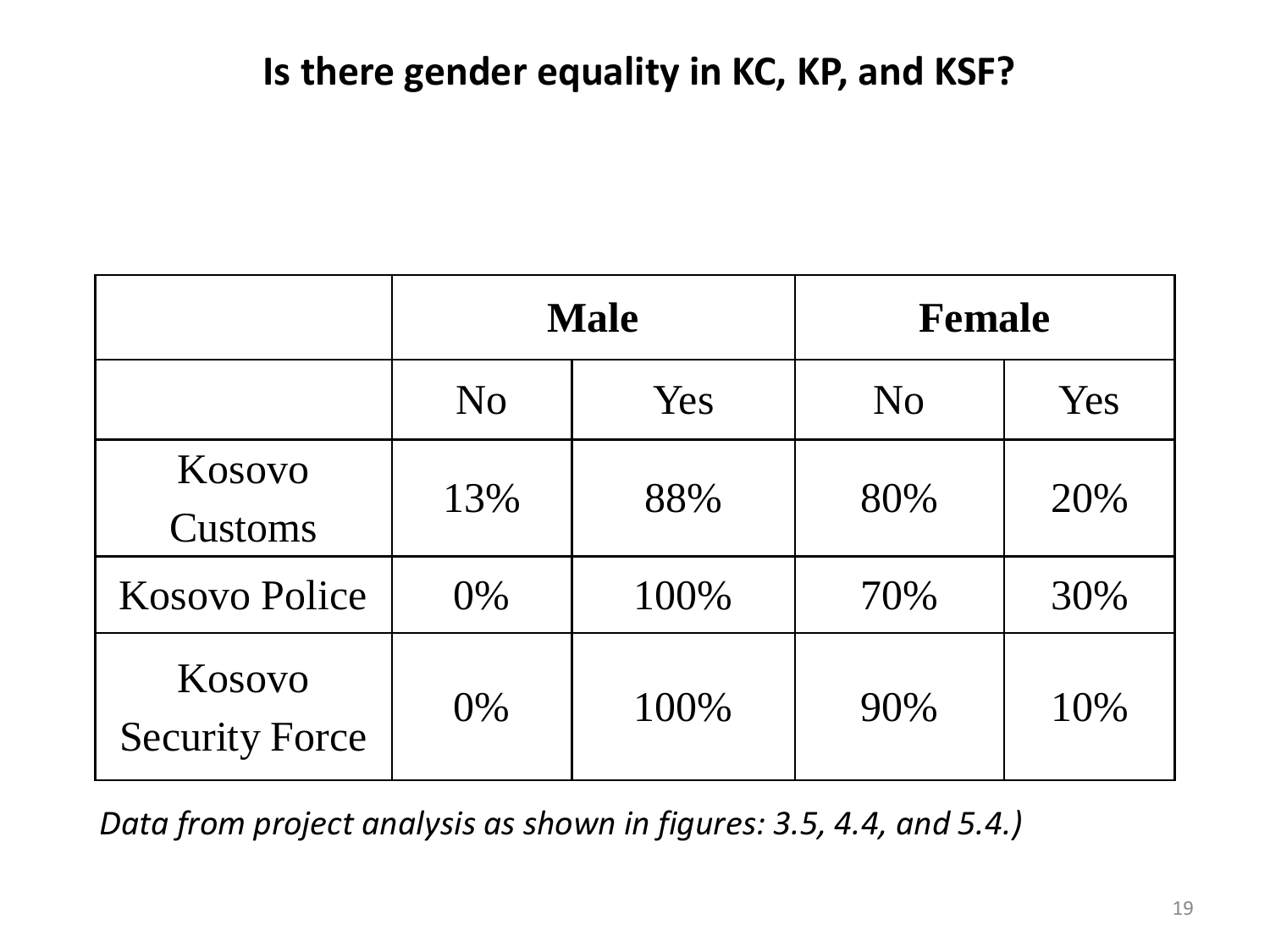## **Adequacy of female participation in KC, KP, and KSF ?**

|                        | <b>Male</b> |            | <b>Female</b> |            |
|------------------------|-------------|------------|---------------|------------|
|                        | Enough      | Not enough | Enough        | Not enough |
| <b>Kosovo Customs</b>  | 25%         | 75%        | 10%           | 90%        |
|                        | 37.5%       | 62.5%      | 10%           | 90%        |
| Kosovo Police          |             |            |               |            |
| <b>Kosovo Security</b> | 37.5%       | 62.5%      | 10%           | 90%        |
| Force                  |             |            |               |            |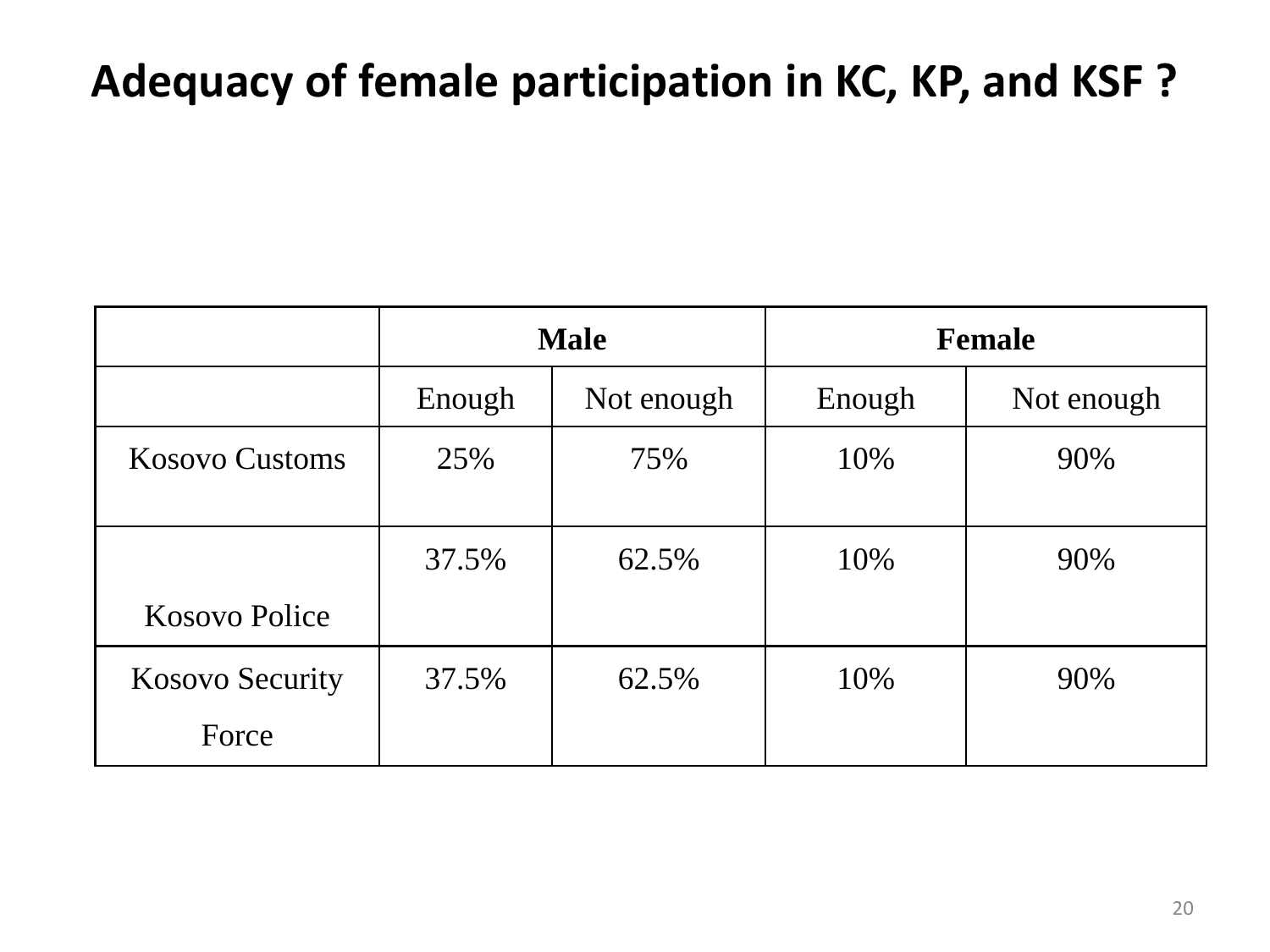# Recommendation # 3

• In order to improve gender equality, it is recommended that agencies of KC, KP, and KSF should have strategic plan for gender equality in order to combat gender inequality.

Benefits of strategic plan:

- Set overall goals for GE in long term,
- The organization can allocate its resources
- Set opportunities earlier.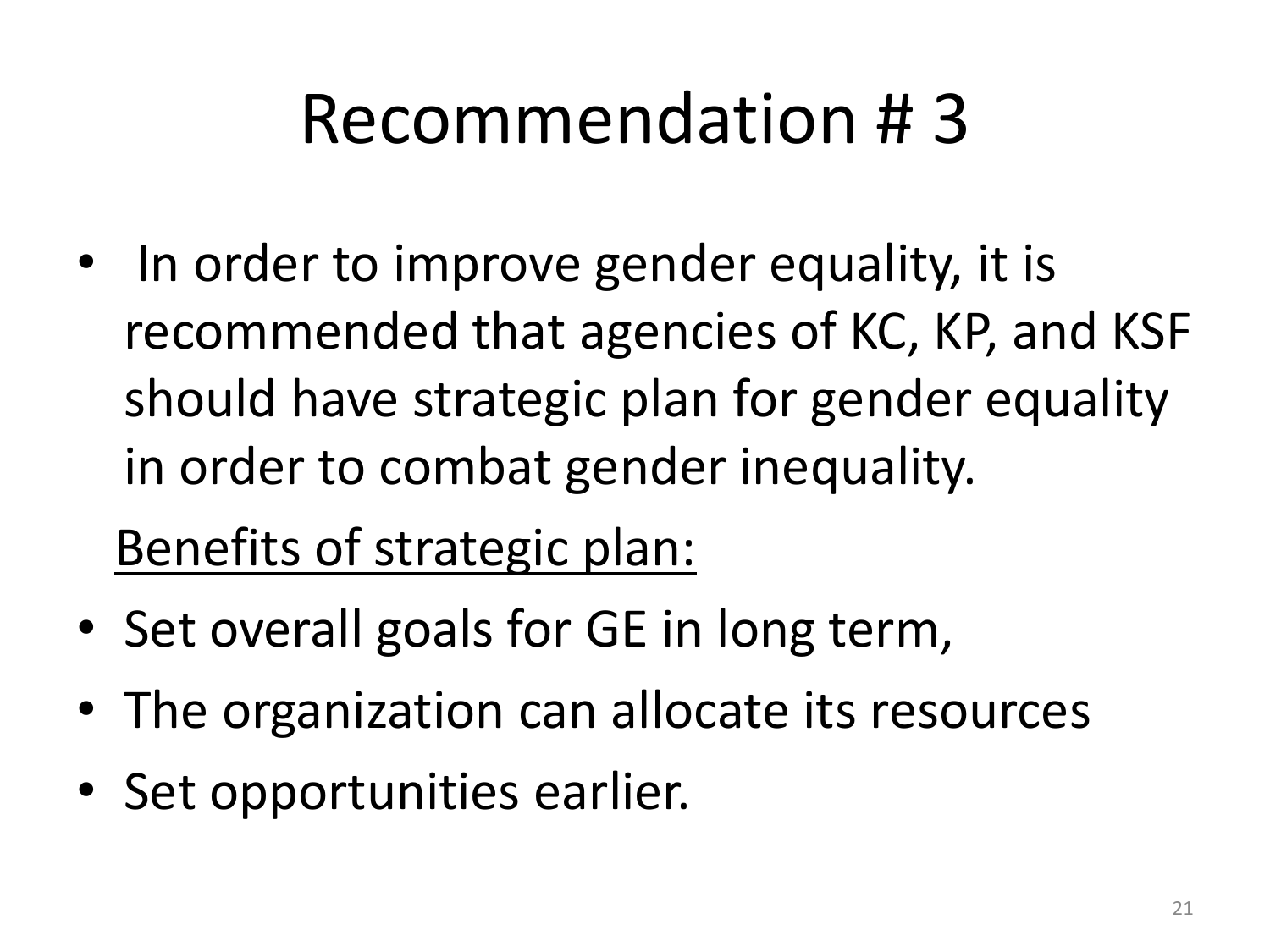# **Why Strategic plans are important to advance women's role**?

 The comparison between US and Slovenia brings to a conclusion how important are strategic plans. For example, US Customs and Border Protection have the strategic plan "Diversity and Civil Rights Strategic Implementation Plan 2010-2015".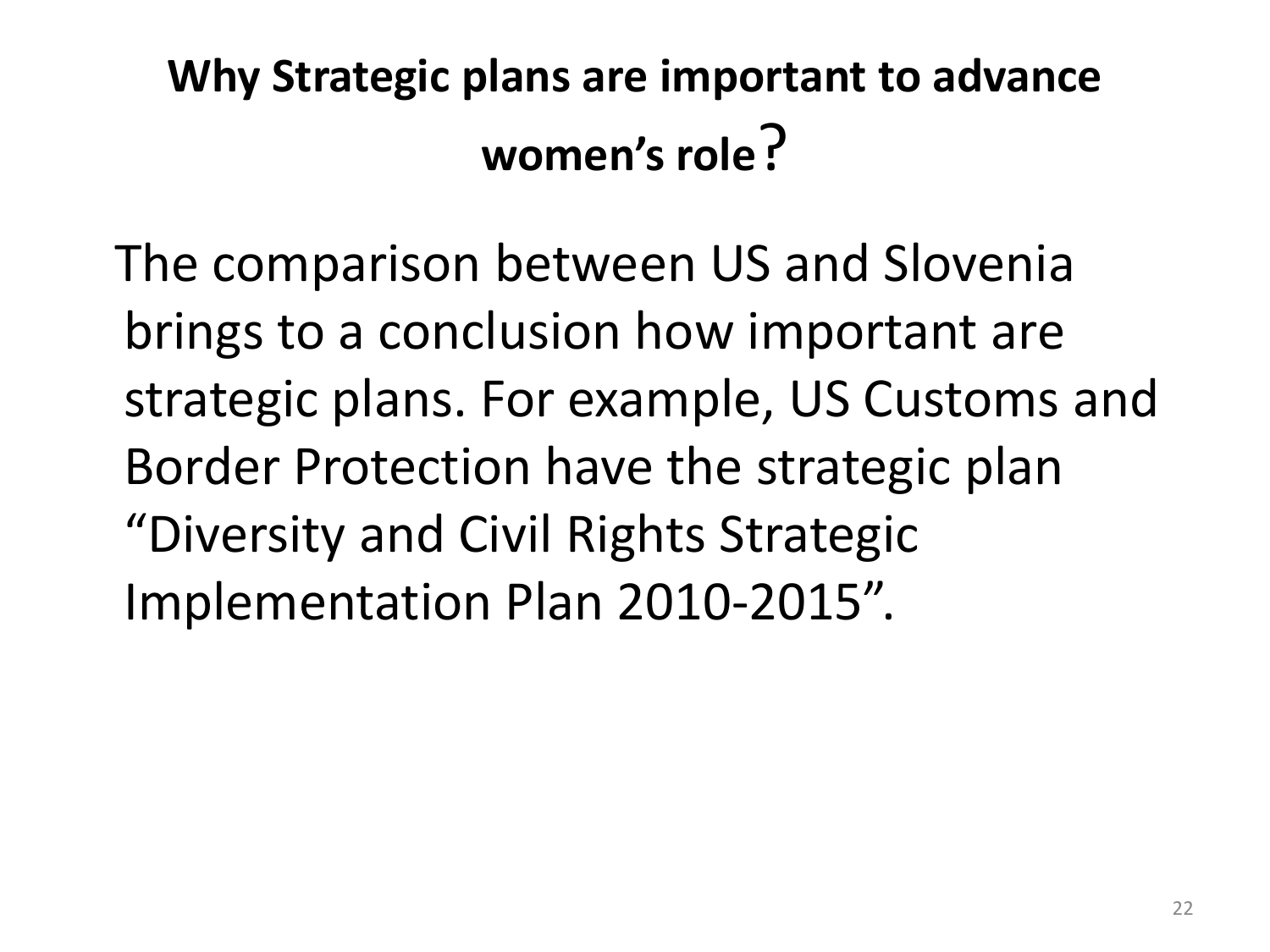# **Customs doesn't have any unit, sector, and even any person for gender issue, what's your opinion about that?**

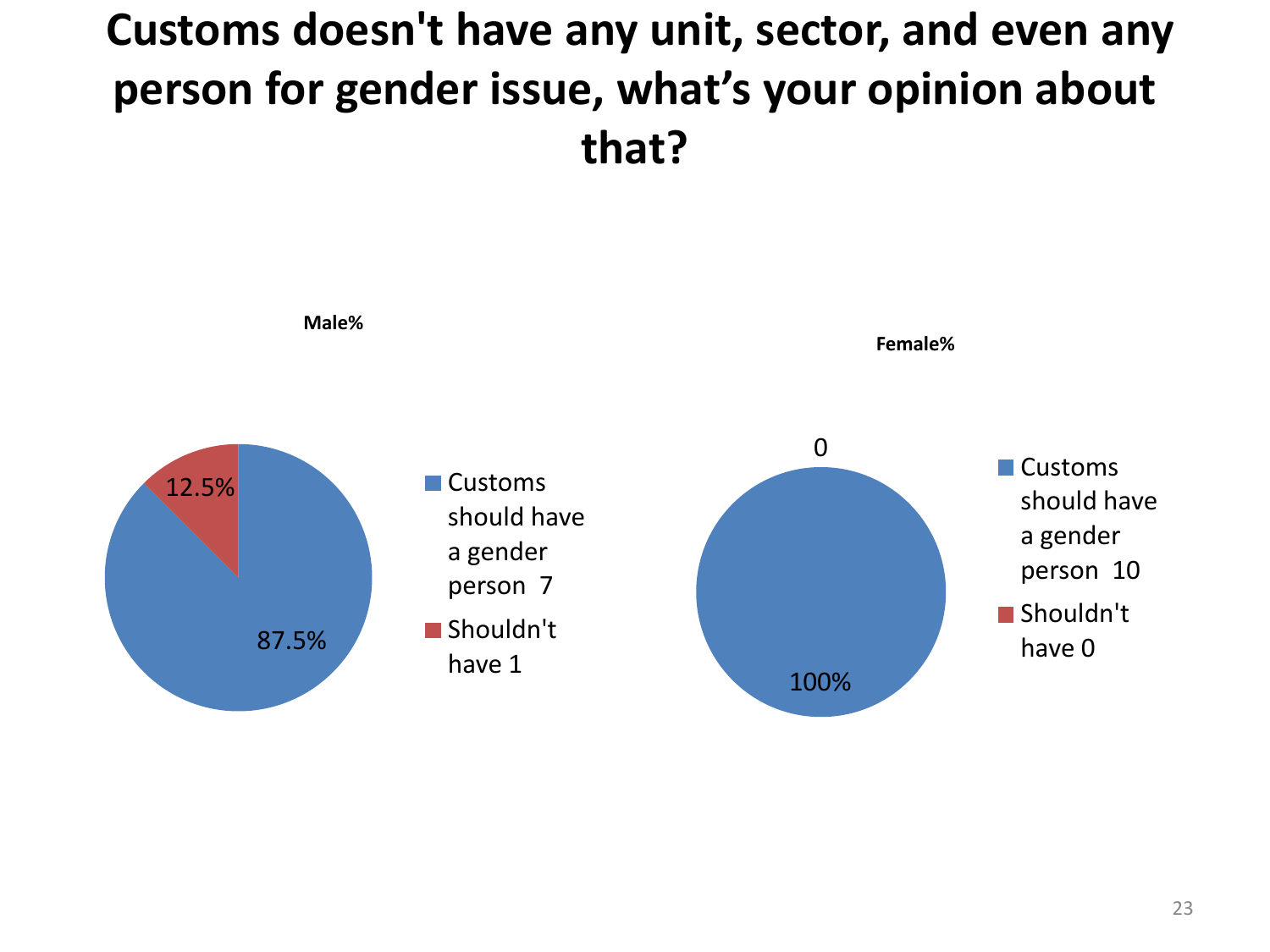## **Role and Effectiveness of Existing Gender Offices**

- It can be assumed that role of office for gender equality within KP and KSF has not been associated with affirmative actions toward gender issues, as it is supposed to do, considering factors below:
- Women are underrepresented in the context of participation and in decision-making.
- The LGE is not implemented in practice, even though is in force.
- Even though the policy for human rights and gender equality in KSF exists, it is not implemented.